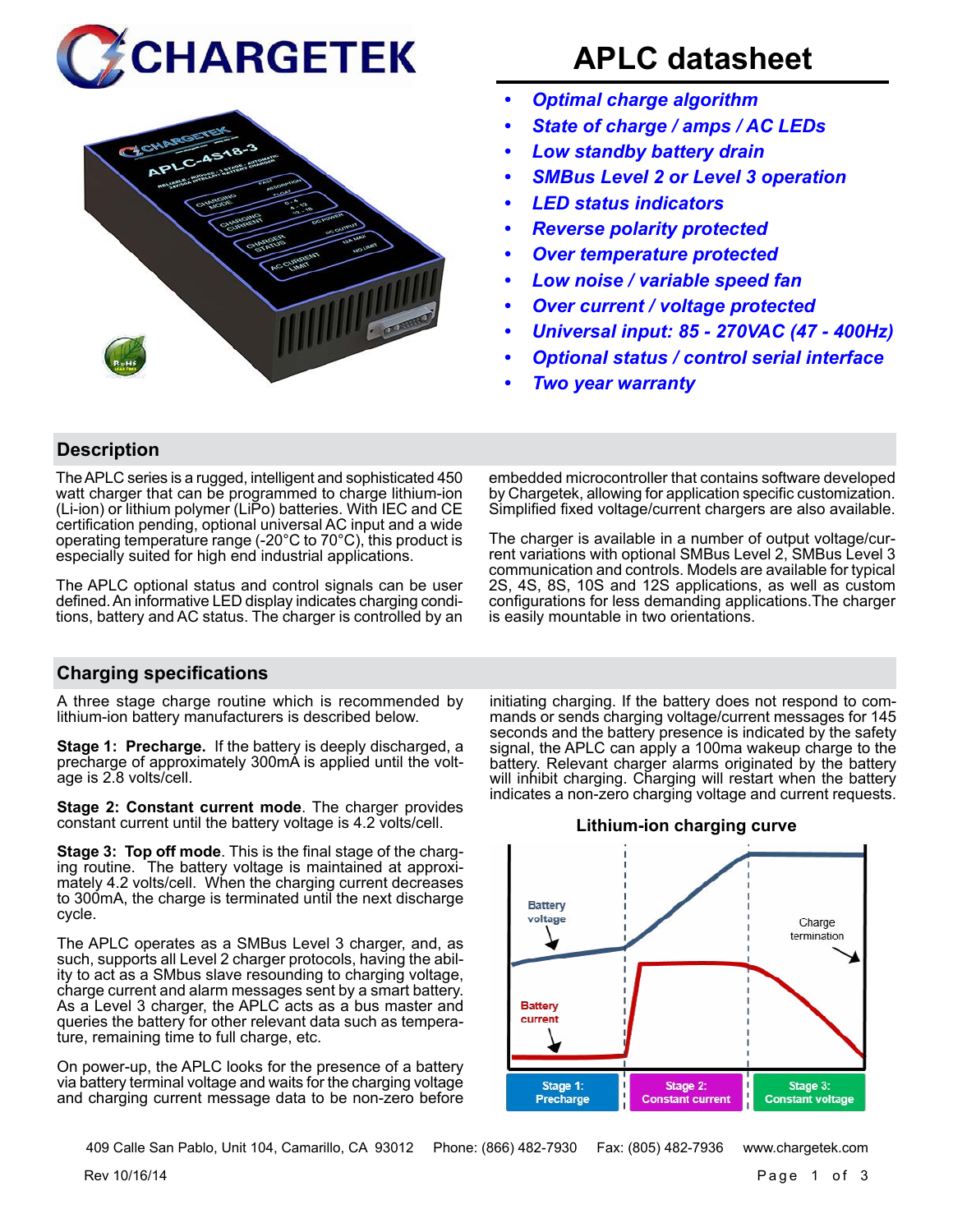# **SMBus LED indicators**

| <b>PARAMETER</b>                      | <b>RED</b>       | <b>RED / GREEN</b>       | <b>GREEN</b>           |
|---------------------------------------|------------------|--------------------------|------------------------|
| Charging current requested by battery | > 0.8C           | $0.2C - 0.8C$            | < 0.2C                 |
| Charging current in amps              | > 0.9C           | $0.1C - 0.9C$            | < 0.1C                 |
| SMBus activity                        | No communication | 45 seconds of inactivity | SMBus interface active |
| Charging status                       | Precharge        | Charging                 | Charge complete        |
| Battery overtemp and overcharge alarm | Over temp        | Over charge              | Normal                 |

### **Optional interface specification**

The following table describes the standard offering of discrete status signal characteristics. All charger output signals are uncommitted opto-coupler transistors (+10V / 10mA) which can be referenced to the external system's positive or negative rail. All charger input signals (1mA min, 10mA max) are uncommitted opto-coupler diodes which can referenced to the user's positive or negative rail. These signal definitions can be customized, relay contacts are also available upon request, please contact factory.

| <b>SIGNAL NAME</b> | <b>PIN OUT</b>  | <b>DESCRIPTION</b>              | <b>ORIGIN / DESTINATION / TYPE</b> |
|--------------------|-----------------|---------------------------------|------------------------------------|
| Charger active     | $1(+)$ , $2(-)$ | Charger on / off; active low    | Charger / battery / output         |
| Charger enable     | $3(+)$ , 4(-)   | Nominal operation, active low   | Battery / charger / input          |
| $+5$ aux           | $5(+)$ , 6(-)   | Regulated +5V 100mA bias supply | Charger / battery / output         |
| Fault              | $7(+), 8(-)$    | Fault condition, active low     | Charger / battery / output         |

#### **Compliance specifications**

| <b>PARAMETER</b> | <b>DESCRIPTION / CONDITIONS</b>       |
|------------------|---------------------------------------|
| DC input EMI     | Cispr 22 Class B, FCC Class B pending |
| UL / CSA 60950   | Pending                               |

| <b>PARAMETER</b>         | (units are in inches and pounds)              |
|--------------------------|-----------------------------------------------|
| Dimensions               | $9.50$ (L) x 2.0 (H) x 5.0 (W)                |
| Chassis material         | Aluminum                                      |
| Chassis finish           | <b>Black anodized</b>                         |
| Clearance                | Two inches front and back                     |
| Mounting                 | #6-32 (0.18 inch) screws at four<br>locations |
| Input / output connector | IEC320 / Norcomp 684M13W3                     |
| Weight                   | Three pounds                                  |

# **Mechanical specifications Environmental specifications**

| <b>PARAMETER</b>     | <b>DESCRIPTION / CONDITIONS</b>                                            |
|----------------------|----------------------------------------------------------------------------|
| Storage temp.        | -40°C - 80°C                                                               |
| Operating temp.      | -25°C - 70°C at maximum output over<br>entire DC voltage range             |
| Humidity             | 0°C - 95°C relative humidity (non-<br>condensing)                          |
| Operational altitude | 10,000 feet                                                                |
| Vibration            | MIL-STD-810                                                                |
| Shock                | MIL-STD-810                                                                |
| Isolation            | DC - chassis: 2KVDC<br>DC - output: 2KVDC<br>Output - chassis: 100VDC      |
| DC leakage current   | $DC - \text{chassis}: < 20uA$ at 2KVDC<br>$DC$ - output: $<$ 10uA at 2KVDC |

 $\frac{1}{2}$  Rev 10/16/14 Page 2 of 3 409 Calle San Pablo, Unit 104, Camarillo, CA 93012 Phone: (866) 482-7930 Fax: (805) 482-7936 www.chargetek.com